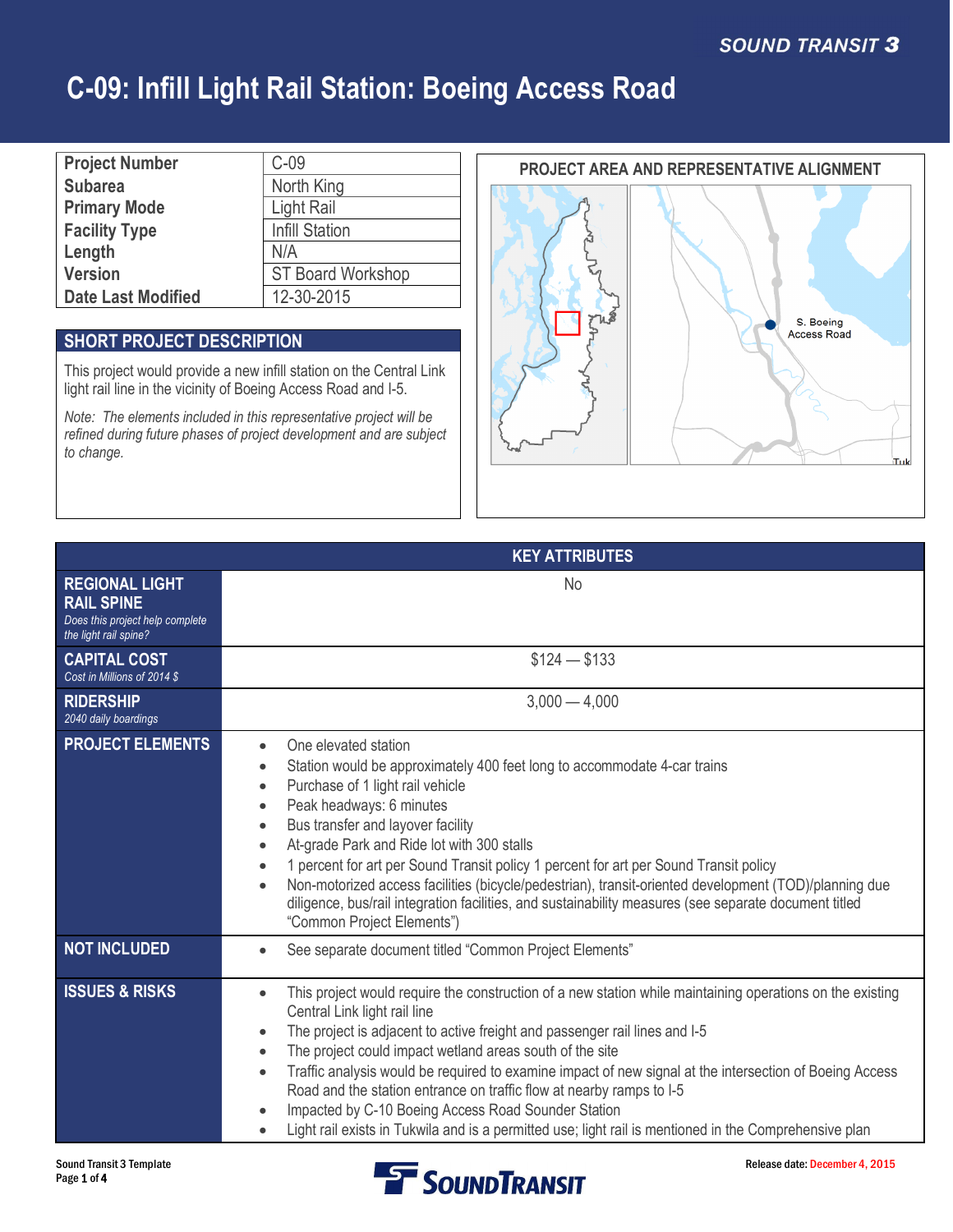**Sound Transit has developed a conceptual scope of work for this candidate project for the purpose of generating a representative range of costs, both capital and operating; and benefits, including ridership forecasts, TOD potential, multi-modal access and others. This information is being developed to assist the Sound Transit Board as it develops an ST3 system plan, including phasing of investments and financial plan, for voter consideration. Final decisions on project elements (e.g., alignment, profile, number of stations, station locations, and number of parking stalls) will be determined after completion of system planning, project level environmental review, and preliminary engineering during which additional opportunities for public participation will be provided. Therefore, this scope definition should not be construed as a commitment that all representative features will be included in the final developed project.**

#### **Long Description:**

This project would construct a new station between I-5 and the BNSF railroad and to the south of Boeing Access Road. Key project elements include the following:

- Aerial station on Central Link light rail with side platforms
- Bus transfer and layover facility
- 300 stall at-grade parking lot
- Roadway connection from Boeing Access Road to the bus transfer and layover facility
- · Modifications to Boeing Access Road to accommodate pedestrian and vehicle access to the station including a new signal
- Design would accommodate pedestrian connection from potential new commuter rail stop adjacent to the station. (The description and cost estimate for the pedestrian connection to the commuter rail station is provided in the template for project C-10)

#### **Assumptions:**

- Construction could be accomplished with an active Central Link light rail service
- · For non-motorized station access allowances, the Boeing Access Road is categorized as a Suburban station
- For bus/rail integration, facilities have been assumed at the Boeing Access Road station

#### **Environmental:**

Sound Transit will complete project-level state and federal environmental reviews as necessary; provide mitigation for significant impacts; obtain and meet the conditions of all required permits and approvals; and strive to exceed compliance and continually improve its environmental performance.

#### **Utilities:**

Utility relocation as needed to complete the project, including fiber optics, sewer, water, overhead electric/communications, etc.

#### **Right-of-Way and Property Acquisition:**

Property acquisition required for this proposed infill station, including BNSF

#### **Potential Permits/Approvals Needed:**

- Building permits: Electrical, Mechanical, Plumbing
- Utility connection permits
- · Construction-related permits (clearing and grading, stormwater management, street use, haul routes, use of city right-of-way)
- Master use
- Land use approvals (Conditional use, design review, site plans, Comprehensive Plan or development code consistency, Special Use Permits)
- All required local, state, and federal environmental permits
- NEPA/SEPA and related regulations

#### **Project Dependencies:**

None, although the utility of the station would be enhanced significantly with the construction of an adjacent station for the Sounder commuter rail line to facilitate intermodal transfers (see project C-10).

#### **Potential Project Partners:**

- · Cities of Seattle and Tukwila
- · WSDOT
- Transit partner serving project: King County Metro
- · FTA
- **FHWA**
- **BNSF**
- **King County**

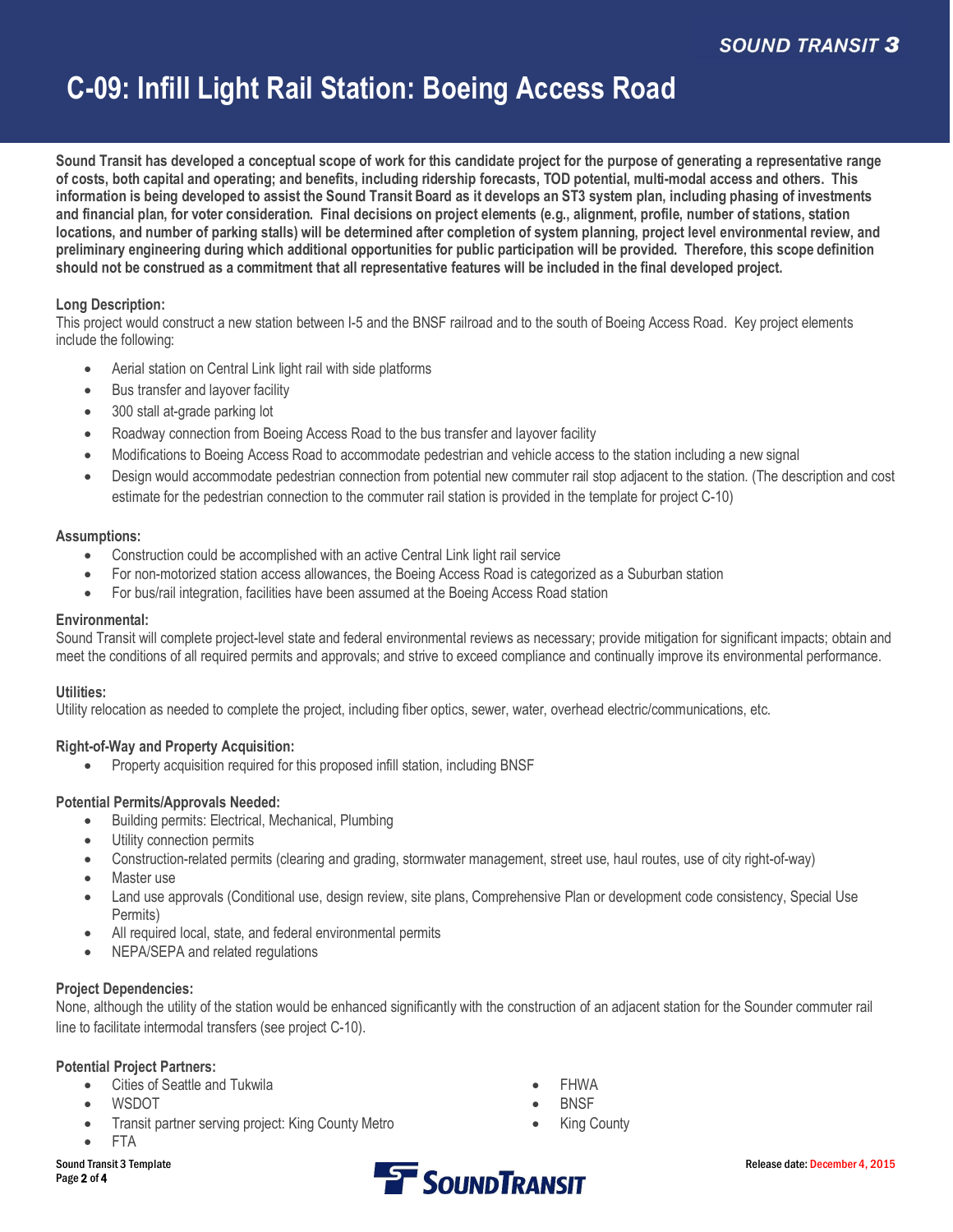#### **Cost:**

Sound Transit has developed a conceptual scope of work for this candidate project for the purpose of generating a representative range of costs, both capital and operating; and benefits, including ridership forecasts, TOD potential, multi-modal access and others. This information is being developed to assist the Sound Transit Board as it develops an ST3 system plan, including phasing of investments and financial plan, for voter consideration. Final decisions on project elements (e.g., alignment, profile, number of stations, station locations, and number of parking stalls) will be determined after completion of system planning, project level environmental review, and preliminary engineering during which additional opportunities for public participation will be provided. Therefore, this scope definition should not be construed as a commitment that all representative features will be included in the final developed project.

#### *In Millions of 2014\$*

| <b>ITEM</b>                             | <b>COST</b> | <b>COST WITH RESERVE</b> |
|-----------------------------------------|-------------|--------------------------|
| <b>Agency Administration</b>            | \$6.61      | \$7.07                   |
| Preliminary Engineering & Environmental | \$3.71      | \$3.97                   |
| Review                                  |             |                          |
| Final Design & Specifications           | \$7.39      | \$7.90                   |
| Property Acquisition & Permits          | \$10.08     | \$10.78                  |
| Construction                            | \$75.34     | \$80.61                  |
| <b>Construction Management</b>          | \$6.65      | \$7.11                   |
| <b>Third Parties</b>                    | \$1.68      | \$1.79                   |
| Vehicles                                | \$5.30      | \$5.67                   |
| Contingency                             | \$7.39      | \$7.90                   |
| Total                                   | \$124.14    | \$132.83                 |

**Design Basis: Conceptual** 

*The costs expressed above include allowances for TOD planning and due diligence, Sustainability, Bus/rail integration facilities, and Non-Motorized Access. These allowances, as well as the costs for Parking Access included above, are reflected in the following table. Property acquisition costs are not included in the table below, but are included within the total project cost above.*

| <b>ITEM</b>                               | <b>COST</b> | <b>COST WITH RESERVE</b> |
|-------------------------------------------|-------------|--------------------------|
| TOD planning and due diligence            | \$0.22      | \$0.23                   |
| Sustainability                            | \$2.74      | \$2.93                   |
| Parking access                            | \$3.08      | \$3.30                   |
| Non-motorized (bicycle/pedestrian) access | \$8.79      | \$9.40                   |
| Bus transfer facilities                   | \$2.75      | \$2.95                   |